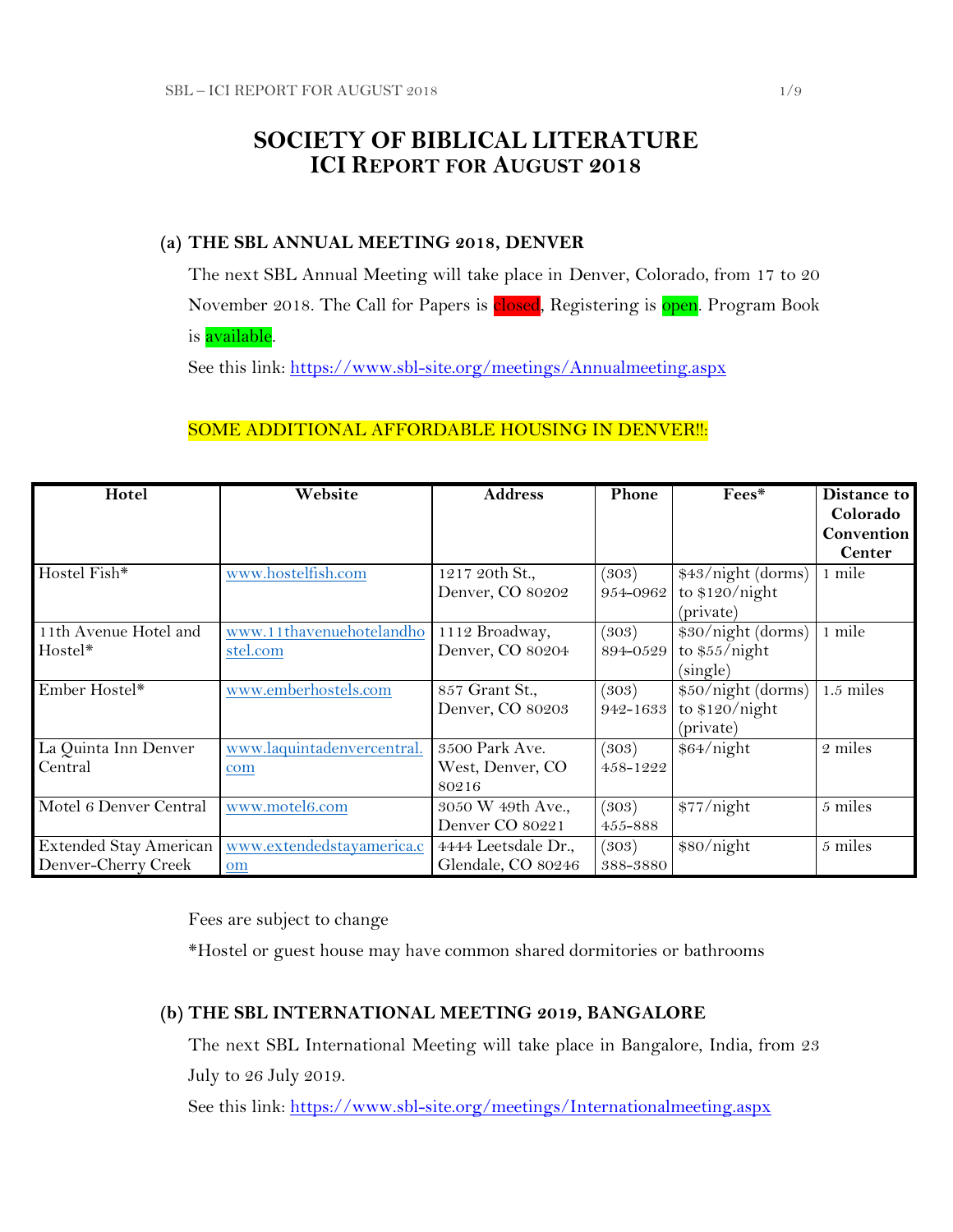**Visa letters for travel to the Annual or International Meetings** In order to facilitate attendance by those in ICI countries at SBL Congresses, **[Samantha Spitzner](mailto:samantha.spitzner@sbl-site.org)** has been appointed as the SBL visa coordinator. Samantha will advise members who need visas in order to travel to and participate in the Annual or International Meetings. She will not prepare applications, but will be a source of information to aid members in submitting applications and will provide letters of intent if needed by those participating in the meeting as presenters or committee members. For more information, please contact Samantha directly.

#### **SBL INTERNATIONAL TRAVEL AWARDS**

The SBL International Travel Awards offer opportunities to current SBL members outside North America to attend the Annual or International Meeting, to participate in the program, to enhance their professional development, and to build their network with fellow scholars. These grants help facilitate the work of Program Units and the International Cooperation Initiative ("ICI"). These grants are intended to support underrepresented and underresourced scholars. As such, preference will be given to women, people of historically underrepresented ethnicities, and members from **[ICI-qualifying countries](https://www.sbl-site.org/assets/pdfs/ICIcountries.pdf)**. A key criterion is an applicant's demonstrable financial need.

Four International Travel Award Panels (ITAP) will administer the awards each year, serving four geographic regions:

- Africa and Middle East
- Asia and Pacific
- Eastern Europe
- Latin America and Caribbean

For awards offered in 2018, each ITAP will administer \$3,000 in awards in each region. The panels may determine the best distribution of funds (e.g., as one \$1000 and one \$2000 award, or as three awards of \$1000 each). The applicants must attend the Annual or International Meetings, but may or may not participate in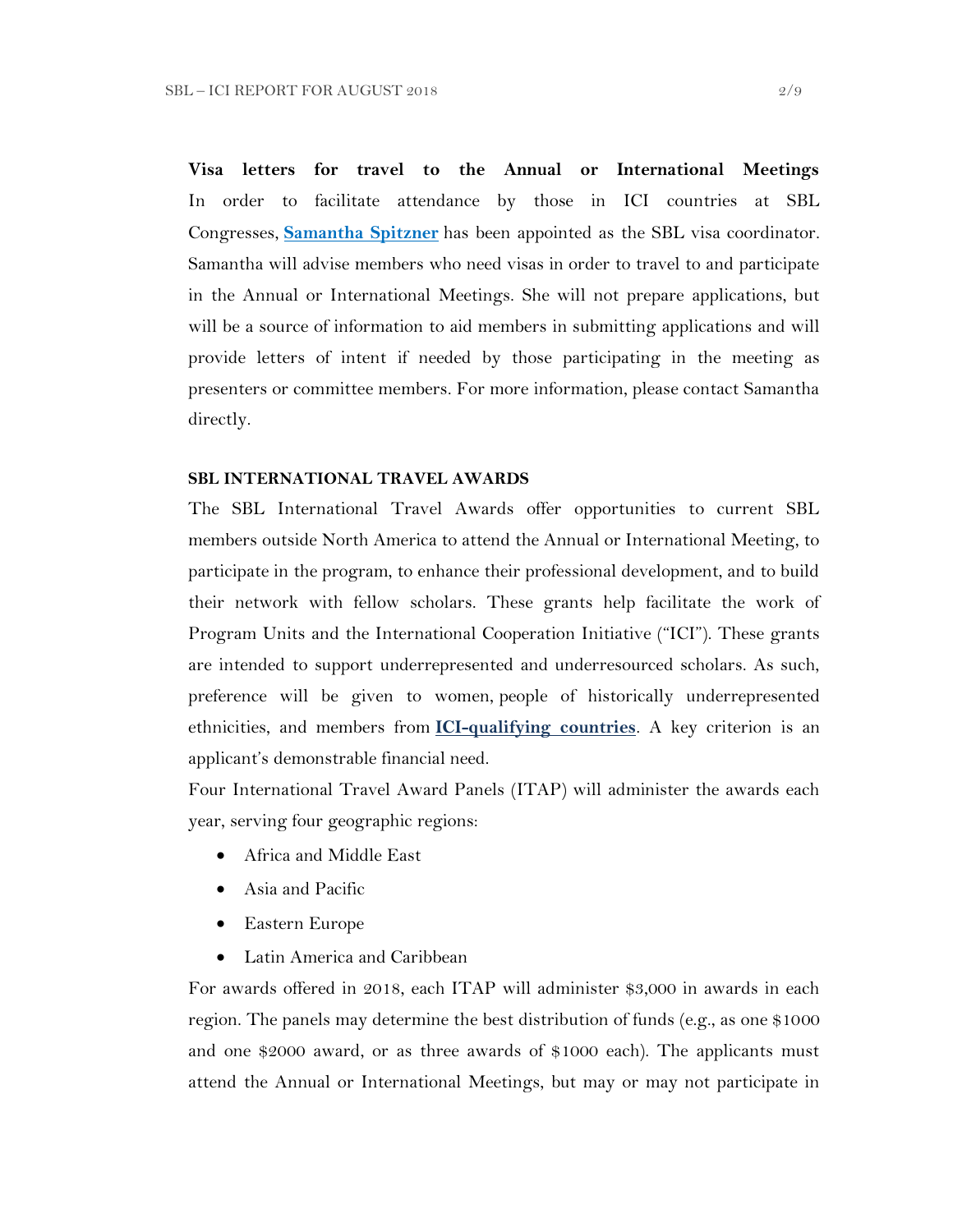the program, depending upon their needs expressed in the application. All grants include lodging (one room, single or shared) for four nights and complimentary meeting registration. Recipients may not have attended an Annual or International Meeting within the last five (5) years.

<https://www.sbl-site.org/membership/AMtravelgrant.aspx>

### (c) **PUBLICATION IN [ANCIENT NEAR EAST MONOGRAPHS](http://www.sbl-site.org/publications/Books_ANEmonographs.aspx) (ANEM)**

ANEM is a series that was established by the SBL at the request of the International Cooperation Initiative (ICI), jointly published with the Universidad Católica Argentina's Centro de Estudios de Historia del Antiguo Oriente (CEHAO) and co-edited by Jeffrey Stackert and Juan Manuel Tebes. The series publishes volumes on the Ancient Near East (including ancient Israel) both in print and electronically, making them freely available for download. Paperback and hardback versions of the volumes are available, for a reasonable price.

To view the volumes published in the series, please go to

[http://www.sbl-site.org/publications/Books\\_ANEmonographs.aspx](http://www.sbl-site.org/publications/Books_ANEmonographs.aspx) (SBL English version)

<http://www.uca.edu.ar/anem> (CEHAO Spanish version)

The latest volume in ANEM is:

#### **Invention of the First-Century Synagogue**

# **By Lidia D. Matassa, edited by Jason M. Silverman, and J. Murray Watson, ANEM 22. Atlanta: SBL Press, 2018.**

Crucial insights into the difficult issues in early synagogue identification.

This work critically reevaluates the scholarship surrounding the identification of first-century synagogues at five key sites: Delos, Jericho, Herodium, Masada, and Gamla. These sites are consistently used in modern scholarship as comparators for all other early synagogues. Matassa reviews the scholarly discourse concerning each site, inspects each site, and examines the excavation reports in conjunction with a thorough analysis of the literary and epigraphic evidence. She uncovers misunderstandings of the site remains by previous scholars and concludes that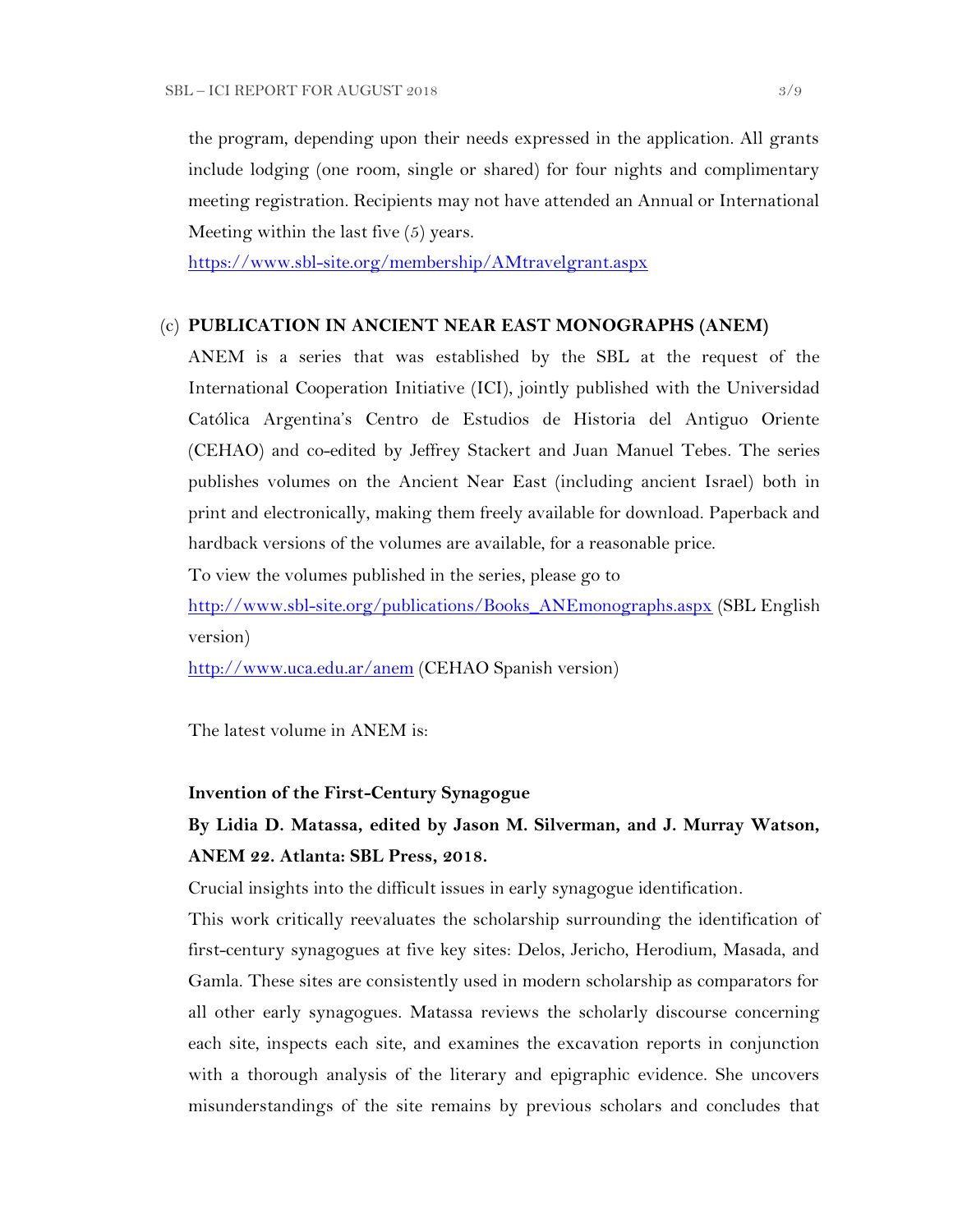excavators incorrectly identified synagogues at Delos, Jericho, Masada, and Herodium. In the case of Gamla, however, the identification may be correct.

Features:

A detailed and in-depth study of key archaeological sites that confirms and corrects the current understanding of their remains.

A clear review of the material evidence

More than forty maps, images, and illustrations

Lidia D. Matassa was an independent scholar and founding president of the Irish Association for the Study of the Ancient Near East. She participated in a number of excavations in Israel and helped organize multiple interdisciplinary conferences in Dublin. She coedited Text, Theology, and Trowel: Recent Research into the Hebrew Bible (2011). Matassa passed away suddenly in January 2016.

# **(d) PUBLICATION IN INTERNATIONAL VOICES IN BIBLICAL STUDIES (IVBS)**

IVBS is a series that was established by the SBL at the request of the International Cooperation Initiative (ICI), and which is co-edited by Monica Melanchthon and Jione Havea. IVBS encourages in particular submissions from scholars in the present seven international regions for which it has editorial boards: Africa, Central and Eastern Europe, Latin America, Middle East-South Asia, Northeast Asia, Pacific, and Southeast Asia. Interregional collaborations are also welcome. IVBS publishes works in English and in any other language for which its editors can find qualified peer reviewers. Any work published in IVBS is freely available to anyone in perpetuity. The series publishes work generally in the area of reception history and criticism. The scope is not limited to any particular biblical text or historical timeframe. The works will mainly be published in English and, wherever possible, also in primary languages of authors. For more information please go to [http://ivbs.sbl-site.org/home.aspx.](http://ivbs.sbl-site.org/home.aspx) If you would consider publishing your work in this series, feel free to contact one of the two general editors, [Monica Melanchthon](mailto:ivbs2010@gmail.com) or [Jione Havea.](mailto:jioneh@nsw.uca.org.au)

The latest volume in IVBS is: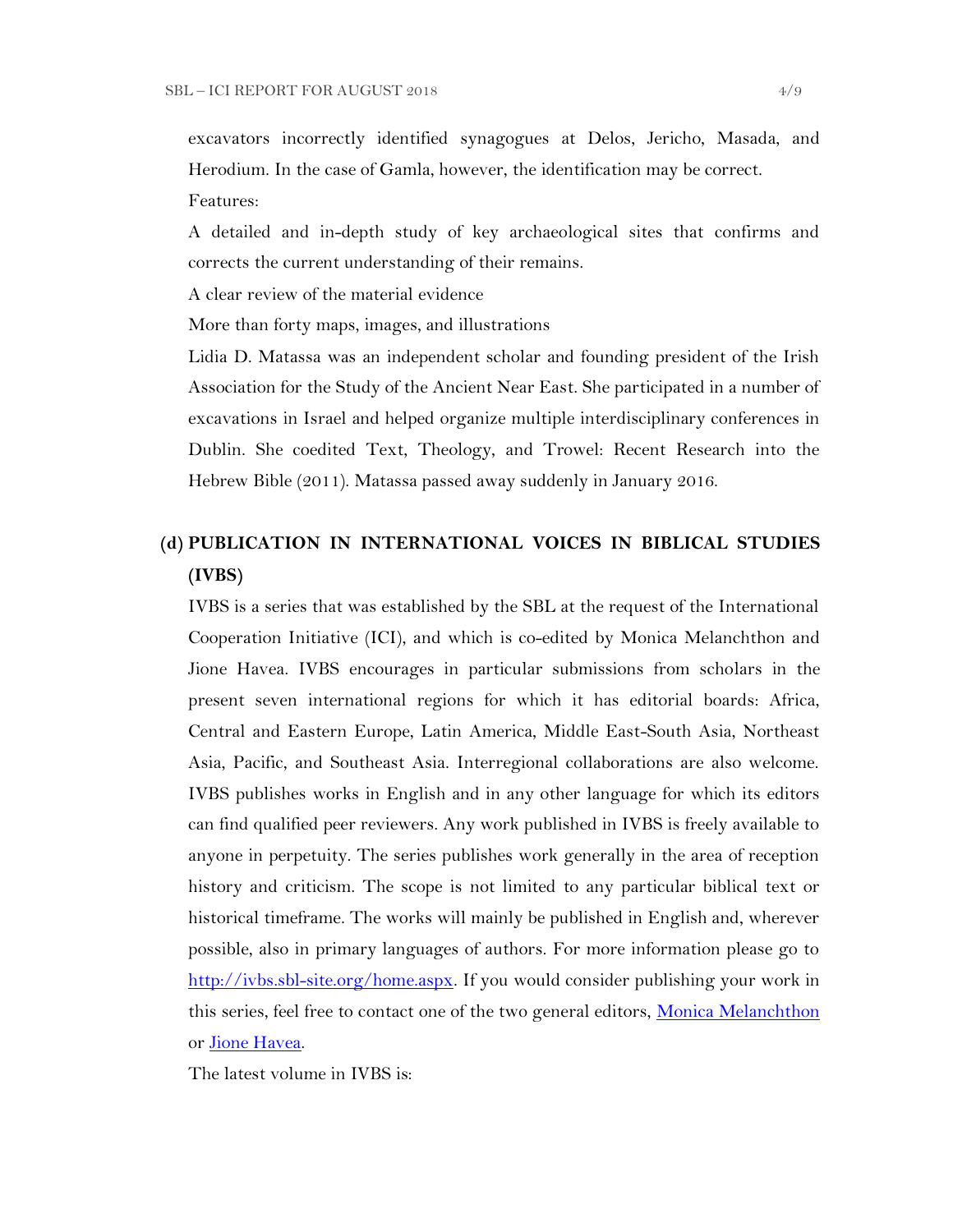# **Nofoaiga, V. A Samoan Reading of Discipleship in Matthew. Atlanta: SBL Press, 2017.**

A reading of discipleship as service from the ancient Galilee to contemporary Samoa

The Bible contains a collection of perspectives that should not be privileged over and against the perspectives of readers from other lands.This book offers an alternative understanding of discipleship under the influence of the Samoan tautua (servant), for whom the needs of family and local people are foremost, and approaches in biblical criticism that affirm locatedness of readers. Because discipleship is also about place, which might be in-between spaces, Nofoaiga offers tautuaileva (service in-between spaces) readings of Matthew 4:12–25 and Matthew 7:24–8:22 that emphasize place (Galilee) as well as the marginalized and excluded (the crowd). With the twirlings and ebbings expected from natives of oral cultures, Nofoaiga holds the complexity of tautuaileva in this study and offers it as his contribution to the assembling and assembly of islander criticism.

Features:

*Tautuaileva*, or service in-between spaces or in relational places, as a method of islander criticism.

A critique of traditional interpretations of the meaning of discipleship as abandoning family, duty, and responsibility.

Glossary of important Samoan terms and phrases.

#### **(e) PUBLICATIONS: ONLINE BOOKS**

# For a **full alphabetic list of all publications available for free in the ICI book repository program**, please go to:

[http://www.sbl-site.org/publications/Books\\_ICIbooks.aspx](http://www.sbl-site.org/publications/Books_ICIbooks.aspx)

JSTOR provides free or low cost access to more than 1,500 institutions in 69 countries

More than 1,500 institutions in Africa and other developing nations receive access to JSTOR free of charge or for steeply reduced fees. This is made possible through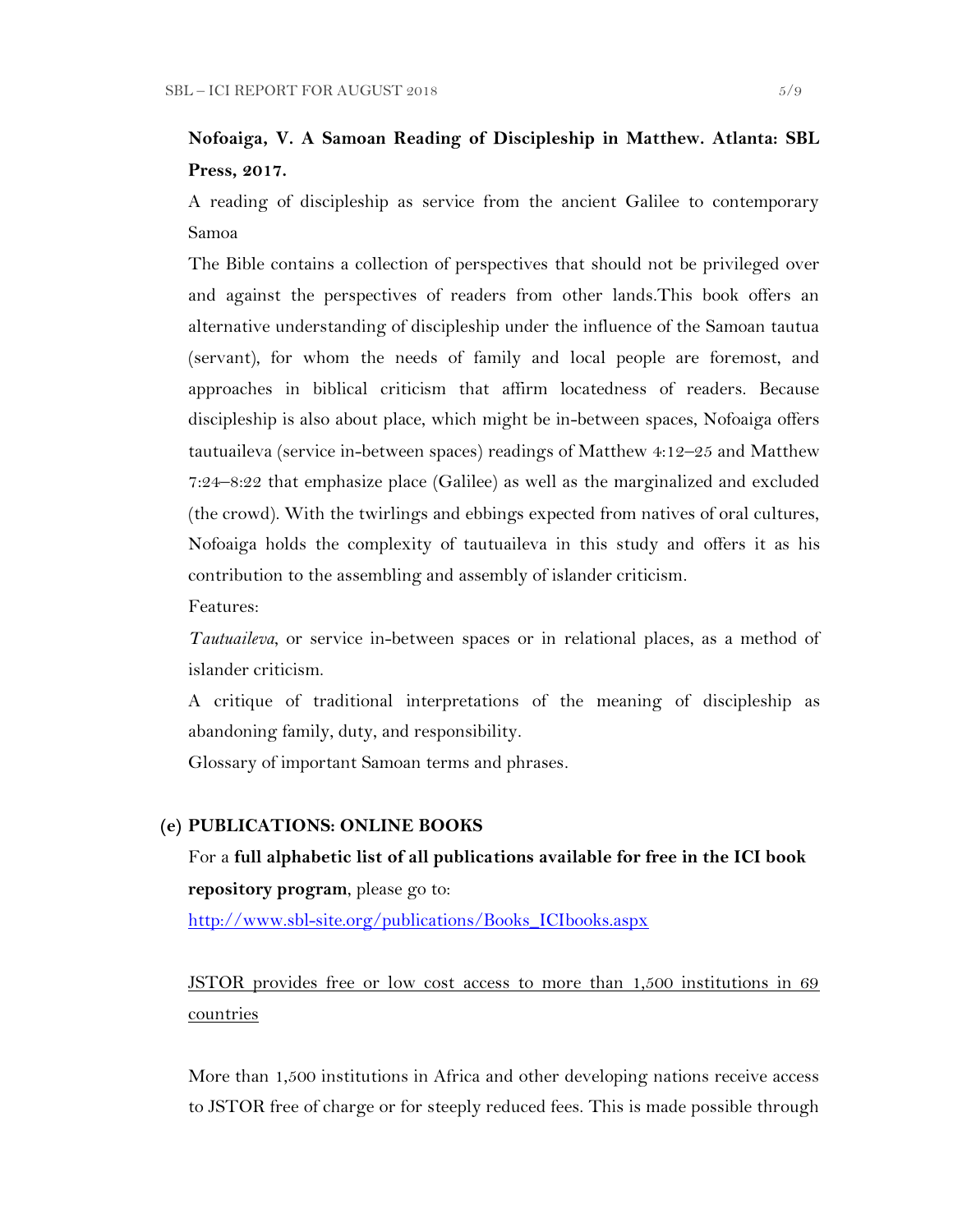a combination of philanthropic support and the fees paid by libraries in other countries around the world, as well as publishers' eagerness to support this work. More information is available about JSTOR's [African Access](http://about.jstor.org/libraries/african-access-initiative)  [Initiative](http://about.jstor.org/libraries/african-access-initiative) and [Developing Nations Access Initiative](http://about.jstor.org/libraries/developing-nations-access-initiative) programs.

#### Need JSTOR Access?

As part of your Society of Biblical Literature membership, save 50% on the annual JPASS plan, your personal access to the JSTOR archive. With more than 1,900 scholarly journals, JSTOR is one of the world's leading academic databases. Millions of users worldwide rely on JSTOR for research, fact checking, and book reviews. This discounted subscription includes unlimited reading access and 120 article downloads. JSTOR adds new titles every month so you'll have a growing collection of the world's leading peer-reviewed journals only a click away.

To access the discounted JPASS, log-in to the SBL website with your member ID. Just below where you entered your member ID, click membership benefits. You will see JSTOR's JPASS among the benefits and a link "To get your savings: click here."

#### **(f) ICI TEACHING COLLABORATION PROGRAM**

In order to facilitate the exchange of scholars and institutions in biblical studies across the globe, a teaching collaboration program is run by the ICI. The facility consists of lists of scholars and institutions interested in exchanges that are made available on the SBL website.

See: [http://sbl-site.org/educational/ICITeaching.aspx.](http://sbl-site.org/educational/ICITeaching.aspx) If you or your institution is interested in such collaboration, please visit the site and enroll yourself in these lists. For more information, contact [Jackie du Toit.](mailto:dutoitjs@ufs.ac.za)

#### **(g) JOURNAL OF BIBLICAL LITERATURE (JBL) ARCHIVE**

Take note that an archive with JBL articles from volume 122.1 of 2003 through volume 130.1 of 2011 is available online to people accessing the SBL website from any ICI country. See http://www.sbl-site.org/publications/ICI\_JBLarchive.aspx. All articles in those volumes can be downloaded for free!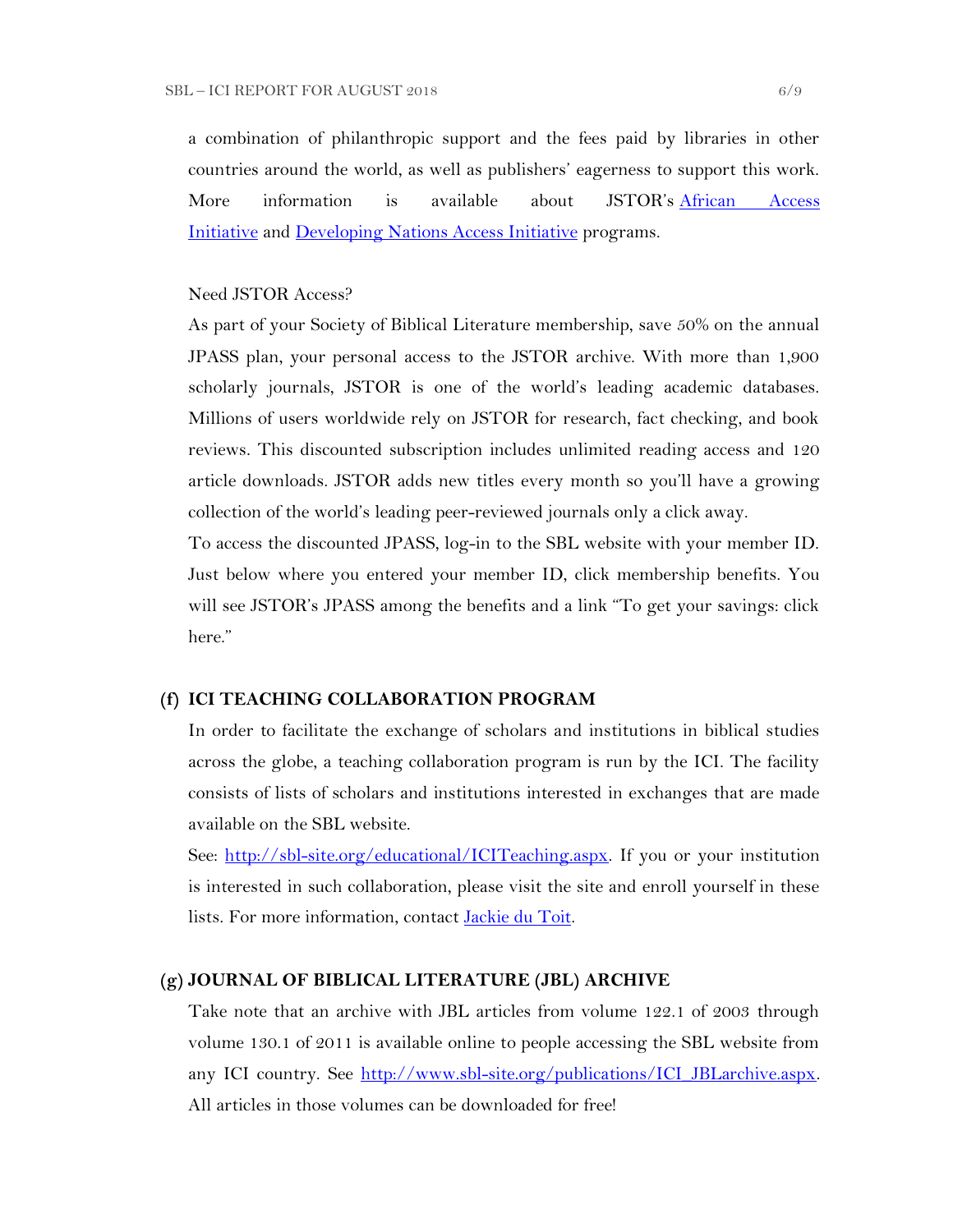#### **(h) THE SBL WEBSITE**

The SBL website (on the SBL Press page) has a facility where one can search the full text of all SBL books! For this very convenient tool, see:

<http://sbl-site.org/publications/default.aspx>

For searching reviews of a vast number of academic publications, see the website of Review of Biblical Literature (RBL) at (you have to log in with your membership number):

<http://www.bookreviews.org/>

#### **(i) EVENTS**

The SBL maintains a significant list of events taking place anywhere in the globe. For the full list please go to<http://www.sbl-site.org/meetings/events.aspx> A selection of events is listed below—mainly those taking place in ICI regions. Please provide information on conferences in your region, including calls for papers, to Sharon Johnson at  $\frac{\text{sharon.}(\hat{a}, \text{sb1-site.} \text{org.}}{\text{g.}}$ 

# **9/25-9/27 CFP: Religious and Philosophical Conversion in the Ancient Mediterranean Traditions**

The Conference on Religious and Philosophical Conversion explore will explore conversion or converting experience in the environment of the ancient Hellenistic world(s) with attention to early Judaism and early Christianity/the New Testament. Presentations will undertake both historical and philological reconstructions relying on source material and utilizing interdisciplinary approaches.

<https://www.etf.uni-bonn.de/de/ev-theol/institute/corpc/>

#### **10/23-10/24 Resurrection in the Bible and Ancient Mediterranean World**

A Conference of the Institute of Biblical Studies, John Paul II Catholic University of Lublin, Poland. The main theme of the symposium will be resurrection in the Bible and extra-biblical traditions of the ancient Mediterranean World. The topics covered by conference papers can include: the shape and character of the idea of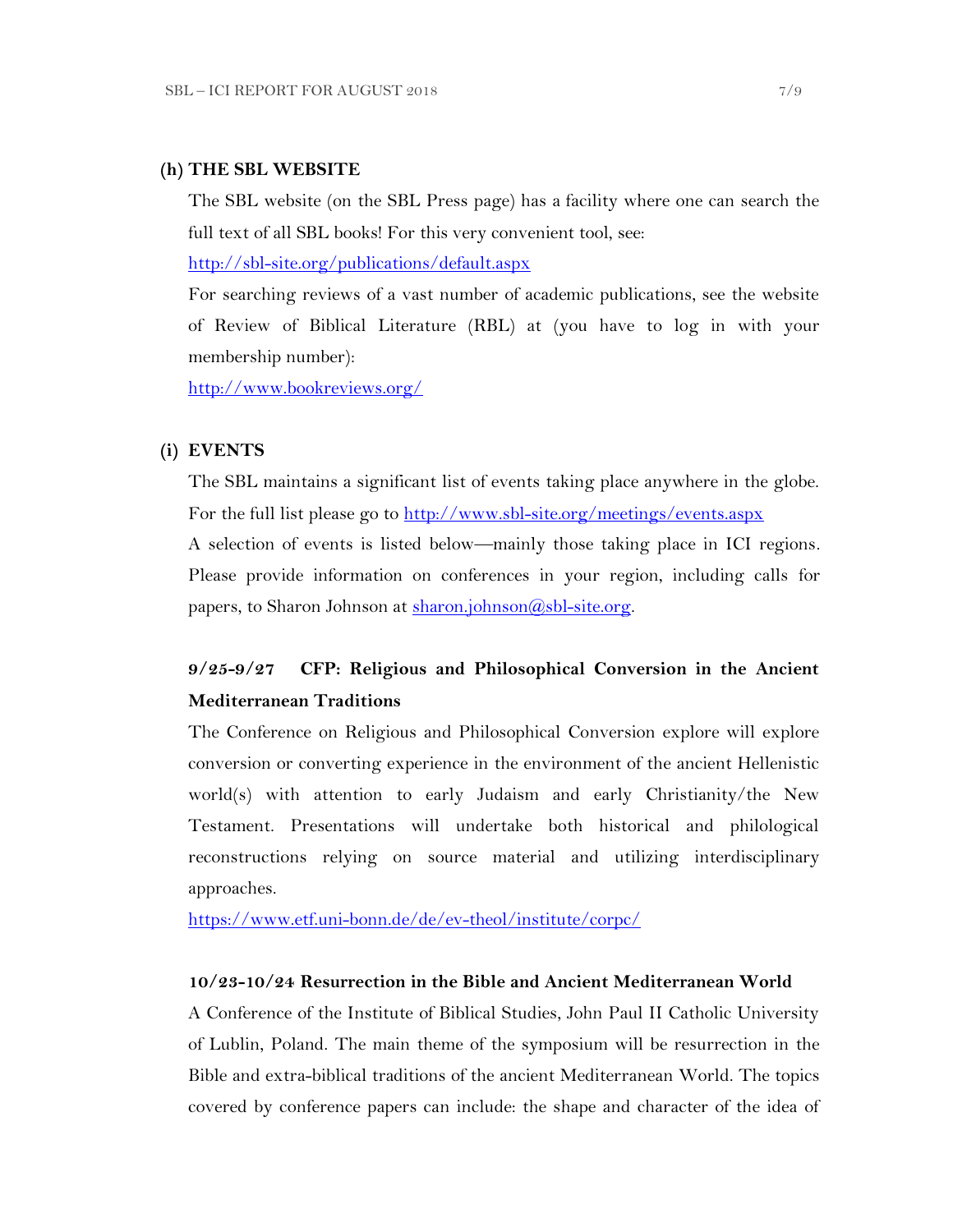resurrection in the Bible and extra-biblical literature; the historical, anthropologico-cultural and theological analysis of the ancient texts and traditions on resurrection; the genesis and development of the idea of resurrection in the Hebrew Bible; the historical, socio-cultural and theological analysis of the idea of resurrection in New Testament texts together with their moral and ecclesiological implications; resurrection in Early Christian writings and traditions.

<http://ocs.academicon.pl/index.php/test/Resurrection2018>

#### **11/17-11/20 SBL Annual Meeting in Denver, Colorado.**

<https://www.sbl-site.org/meetings/AnnualMeeting.aspx>

### **(j) SBL EDUCATIONAL RESOURCES FREELY AVAILABLE**

There are links to numerous educational resources on the SBL website. The following are freely available: (i) Resources on Teaching the Bible; (ii) Freely downloadable Hebrew, Greek and Transliteration fonts (amongst others); (iii) Resources on Bible translations and commentaries; and (iv) Research tool resources.

See<http://sbl-site.org/educational/default.aspx>

Also remember to check the newly-developed **Bible Odyssey** online portal. See [www.bibleodyssey.org.](http://www.bibleodyssey.org/) This portal offers wonderful educational resources, but also resources for broader popular audiences. Use this site to popularize our academic studies in faith communities!

Any topics you would like to see Bible Odyssey address? Just send a message to: [bow@sbl-site.org](mailto:bow@sbl-site.org)

#### **(k) PLEASE PASS ON THE INFORMATION**

Please share this newsletter with your colleagues and students and become a liaison for your institution and SBL. (Please contact our liaison officer, [Jackie du](mailto:dutoitjs@ufs.ac.za)  [Toit,](mailto:dutoitjs@ufs.ac.za) if you would like to assist as contact person in your region.) Your advocacy for ICI strengthens biblical studies as a discipline and builds relationships in the global community. Thank you to those who have done so in the past—we also receive letters from people who received the newsletter from someone else.